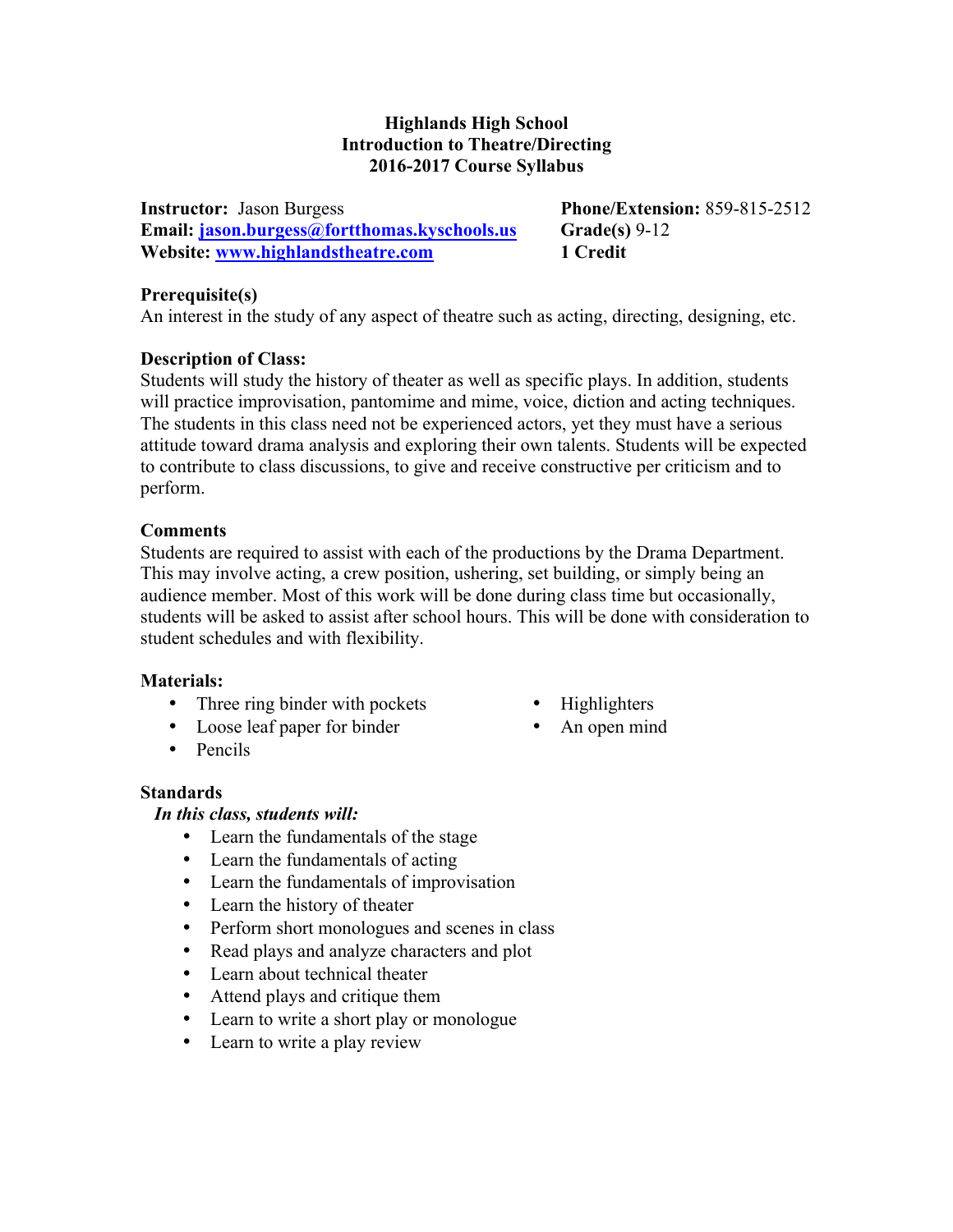### **Behavior and Classroom Expectations**

- Be on time and prepared
- Be respectful of teacher and peers
- Participate and stay on task
- Be safety conscious
- Leave distractions outside this classroom

# **Consequences for Behavior Problems**

- **(Serious offenses result in immediate referral.)**
- 1. One Verbal Warning
- 2. Private Detention
- 3. Parent Conference
- 4. Referral to Administrator

# **Grading Rubric**

| Participation                  | 33% (Evaluated daily by instructor)           |
|--------------------------------|-----------------------------------------------|
| Written work, tests            | 33% Notes, journal, plans, short answer tests |
| Performances and presentations | 34% Exercises and performances presented for  |
|                                | the class                                     |

Please remember, Theatre as a subject and a craft is very subjective and does not always lend itself to objective grading – I can't necessarily count the number of wrong (whatever that may mean) answers – assignments will be scored/graded under the fairest circumstances, but also considering the best interest desire to motivate growth in the student as a person, thinker, and actor.

# **Attendance**

- Regular participation in class discussions and activities is paramount to success.
- Your learning will occur through doing, observing, and evaluating performances. Any day you miss hurts your learning and that of the class.

# **Make-up Work**

**Students are responsible for obtaining and completing all notes, classwork, homework, quizzes, and tests assigned on days of absences.** Arrange with Mr. Burgess to make up quizzes or tests. You must complete missed assignments in the allotted time after your absence or you will receive a zero.

### **If for some reason you do not attend class on the day of a performance, be aware, you will be required to perform when you return to school, or receive a zero.**

# **Extra Credit**

To encourage students to attend plays, extra credit can be earned as follows:

- Student attends a stage play or musical during a semester
- Within 5 school days of attending the play, student turns in 100 word report  $\&$ ticket stub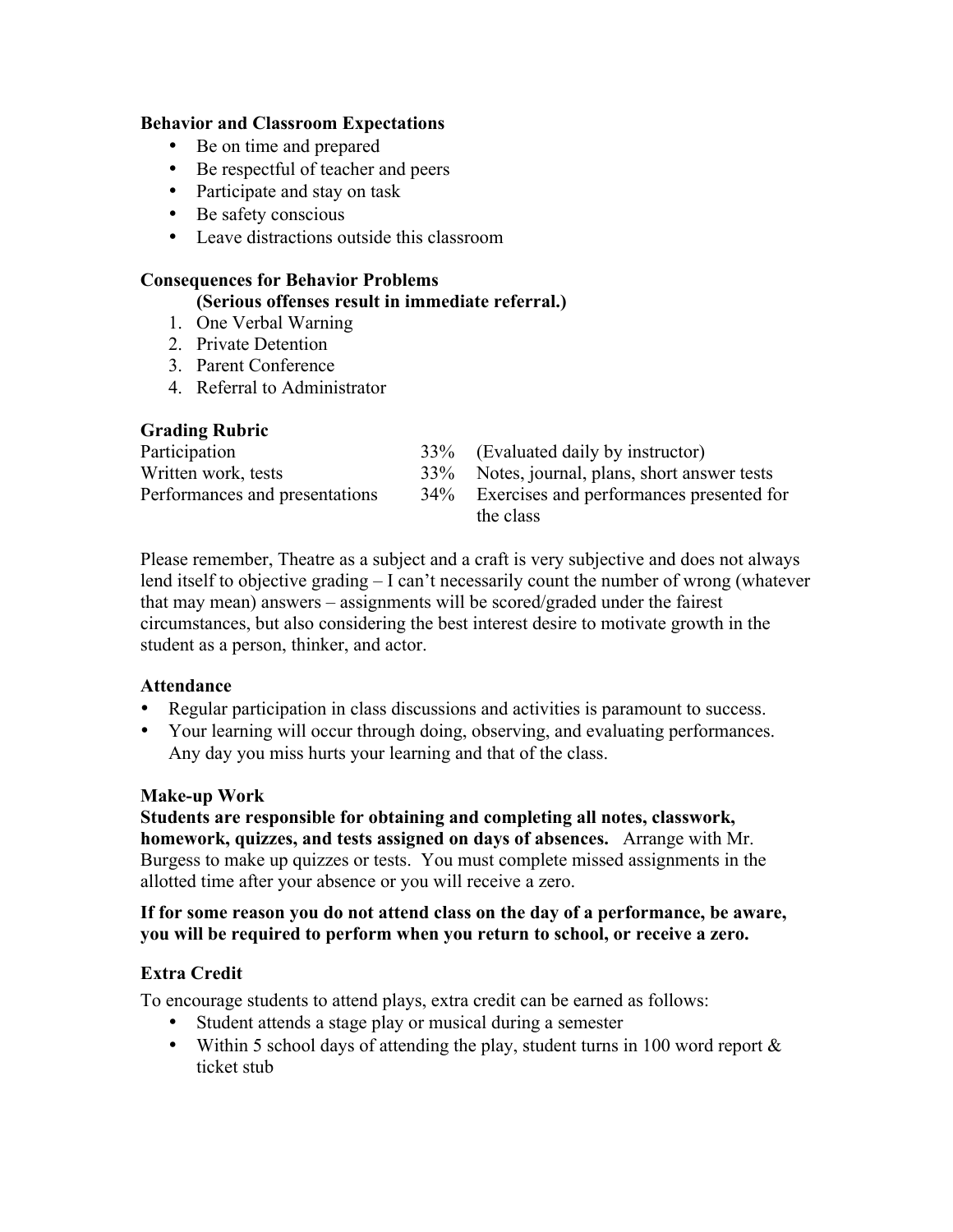• Student will be awarded **1 point added to his or her final class grade** (maximum 5 extra points)

### **Required Class Materials**

| Folder:   | Yes! Paper or plastic organizer to hold Acting materials                  |
|-----------|---------------------------------------------------------------------------|
| Journal:  | Yes! Composition book, 50-100 pages                                       |
| Paper:    | Yes! White college-ruled                                                  |
| Writing:  | Yes! Neat handwriting, black or dark blue pen                             |
|           | Always bring a pencil for writing in scripts                              |
| Scripts:  | Yes! Always bring any script you have been assigned                       |
|           | Reprints of script from teacher will cost \$ .25 per page                 |
| Clothing: | Yes! Student's clothing must allow full participation in acting exercises |
|           | and performances                                                          |

### **Textbook (All texts remain in the classroom unless checked out for the night):**

- The Stage and the School
- Theatre- Art in Action
- Basic Drama Projects
- Acting Tips by Jon Jory
- **Scripts** are the property of either Highlands High School or Mr. Burgess. You will check out scripts for use and they must be turned back into the theatre library when you are finished. You will be charged \$10.00 for every unreturned or damaged script.

### **Course Outline/Calendar:**

**(Please note this list is a general idea. The instructor reserves the right to make changes to the topics or order included on this list depending on the needs of the students.)**

**First Semester Fundamentals of the Stage The development of the play Character Development Improvisation Solo Acting** 

**Second Semester History of Theater Play writing Evaluating/Writing about theater Stage Voice Scene Acting**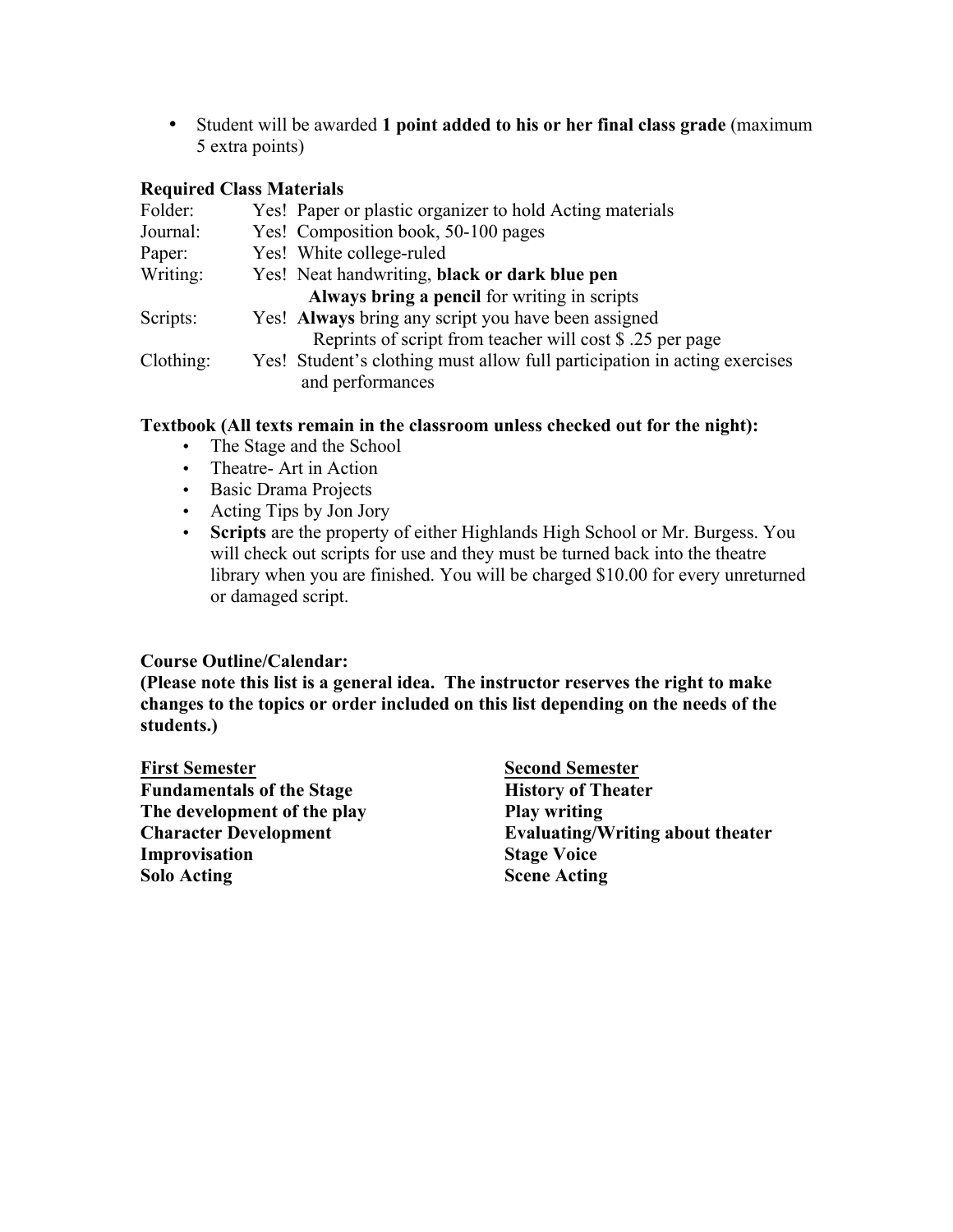# **Mr. Burgess's Expectations**

### **Classroom Expectations**

- 1. **A**ttention Be attentive to whom is speaking at all times
- 2. **C**ommitment Stay on task and commit to projects to optimize output and minimize distraction.
- 3. **T**rust Have faith and rely on your classmates and myself to be there for you.
- 4. **O**pportunity Seize moments to excel in every activity of the classroom.
- 5. **R**espect Respect, honor, and take care of everyone in the classroom.

### **Classroom Rules**

ü *Cell phone policy:*

Consider my classroom a performance. Any theatrical performance asks the audience to please turn off all cell phones, pagers, blackberries or anything else that makes noise. I am asking the same thing of you. If I hear (remember vibrate still makes a noise), see, or even sense that you are using your phone to communicate via text message, voice communication, or email without my consent, then this is the sequence of action:

 $I<sup>st</sup>$  *offense* – I take your battery/phone for the rest of the day, you can pick it up after school.

*2nd offense* – I take you battery/phone for the rest of the day, you will be given an extra assignment that must be completed by the next day.

*3<sup>rd</sup> offense* – All of the above and I give your phone to Mr. Schneider and you must meet with him and accept the proper discipline to get your phone back.

 $\checkmark$  Machooks

Use of laptops during class for note-taking or web research related to the course can be helpful to learning. But if you are the kind of person who cannot resist the temptation to take a peek at email or other websites, you should just keep your laptop off and stowed away. If it looks to me like you are distracted, I will ask you to turn the screen around so that I and the rest of the class can see what you were looking at.

 $\checkmark$  Emails/Schoology Messages No replies after 10pm No email assignments

# $\checkmark$  Office Hours

I am contantly here because of rehearsals and other events. I am extremely flexible and can meet before or after school. Just check with me on my availability.

- $\checkmark$  No bathroom breaks, errands, or anything outside of the classroom for the last 10 minutes of the class.
- $\checkmark$  You must be in your seats when the bell rings at the beginning of class. Use the bathroom during your class change. DO NOT bring your things into class, drop them